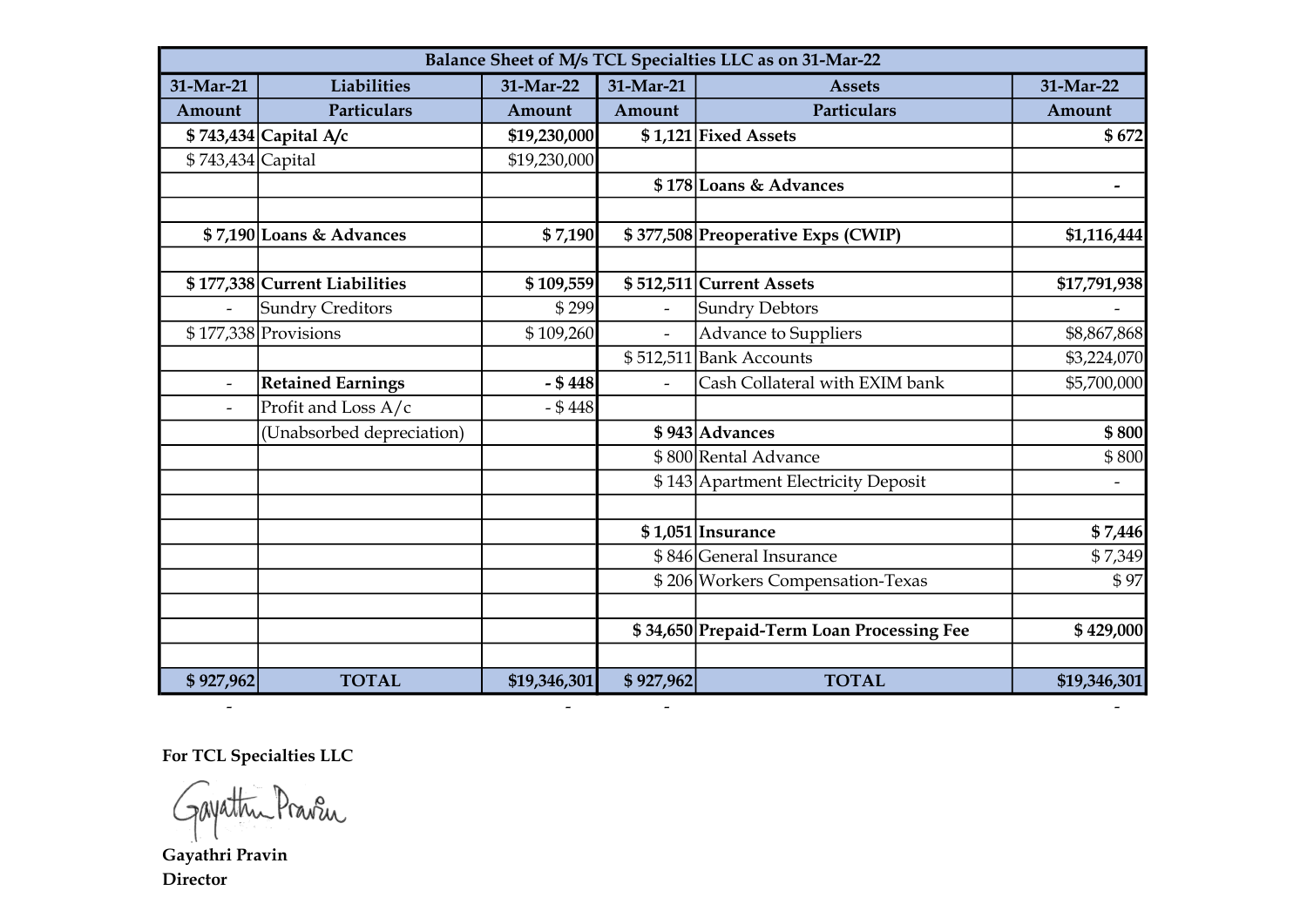| As on 31-<br>$Mar-21$ | <b>TCL Specialties LLC</b><br>Profit & Loss A/c | As on 31-<br><b>Mar-22</b> |
|-----------------------|-------------------------------------------------|----------------------------|
| Amount<br>(USD)       | Particulars                                     | Amount<br>(USD)            |
|                       | Income                                          |                            |
|                       | <b>Income from Services</b>                     |                            |
|                       | Interest income                                 | \$0.32                     |
|                       | <b>Total Income</b>                             | \$0.32                     |
|                       |                                                 |                            |
|                       | <b>Expenses</b>                                 |                            |
|                       | <b>Bank Charges</b>                             |                            |
|                       | Insurance                                       |                            |
|                       | Depreciation                                    | $-$ \$ 448                 |
|                       | Rates & Taxes                                   |                            |
|                       | Postage & Courier                               |                            |
|                       | <b>Total Expenses</b>                           | $-$ \$ 448                 |
|                       |                                                 |                            |
|                       | Net Profit/(Loss)                               | - \$ 448                   |

For TCL Specialties LLC

Gayathu Praven

Gayathri Pravin Director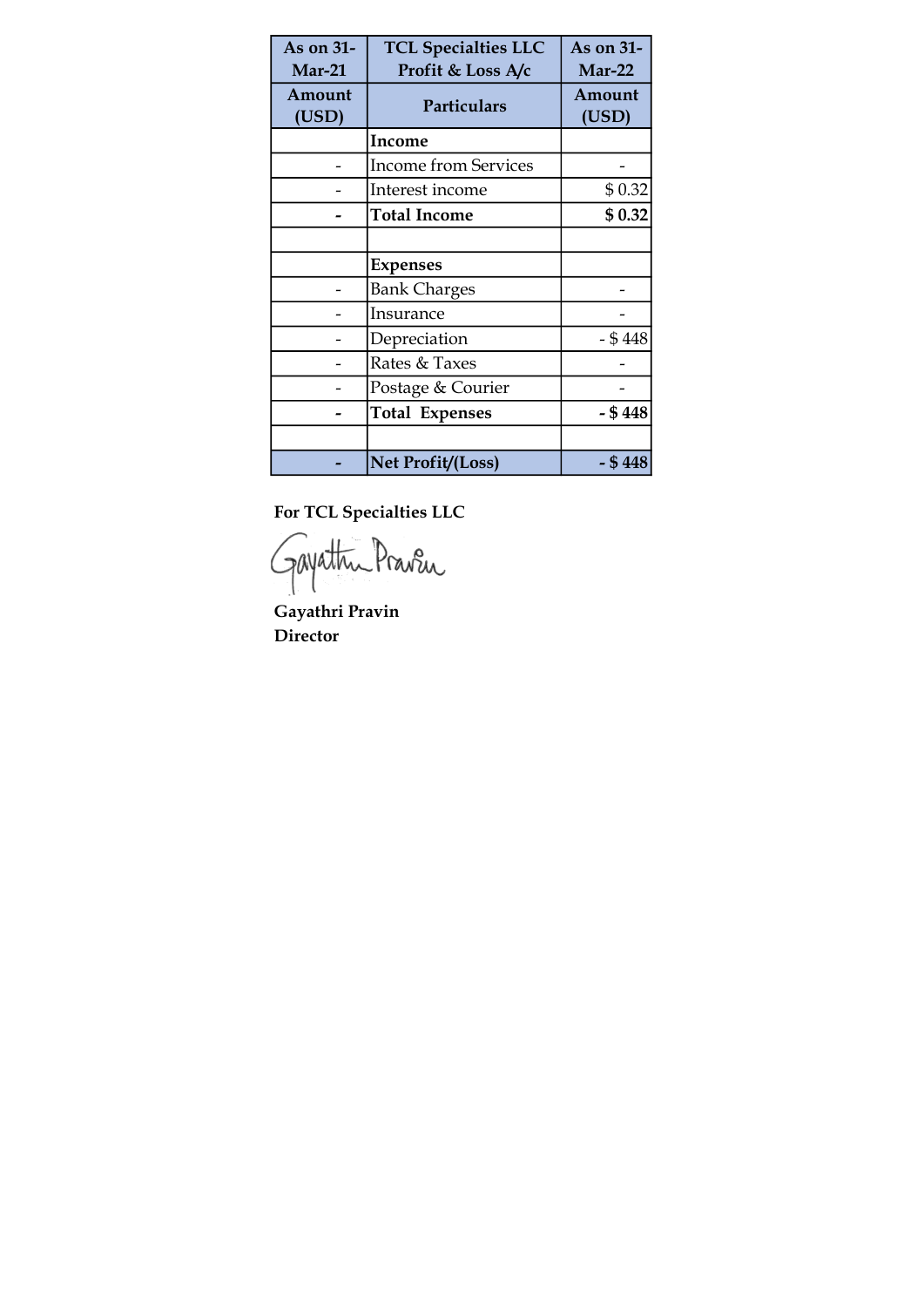| 31-Mar-21                | <b>Cash Flow Statement</b>                                                  | 31-Mar-22       |
|--------------------------|-----------------------------------------------------------------------------|-----------------|
| (In USD)                 |                                                                             | (In USD)        |
|                          | <b>Cash Flow From Operating Activites</b>                                   |                 |
|                          | Net profit before tax and extraordinary items                               | $- $448$        |
|                          | Adjustments for                                                             |                 |
| $\frac{1}{2}$            | Depreciation and amortization                                               | \$448           |
| $\overline{\phantom{a}}$ | <b>Finance Costs</b>                                                        |                 |
| $\overline{\phantom{a}}$ | Operating Profit before Working Capital changes                             | \$0.32          |
|                          | Adjustments for                                                             |                 |
|                          | - \$1,994 (Increase) / decrease in trade & other receivables                | $-$ \$8,867,725 |
|                          | (Increase) / decrease in inventories                                        |                 |
|                          | \$7,190 Increase / (decrease) in trade payables & others                    | \$299           |
|                          | \$5,196 Cash Generated From Operations                                      | $-$ \$8,867,426 |
|                          | Direct tax paid (net)                                                       |                 |
|                          | \$5,196 (A) - Net Cash Inflow / (Outflow) From Operations                   | $-$ \$8,867,426 |
|                          | <b>Cash Flow From Investment Activities</b>                                 |                 |
|                          | - \$1,121 Fixed Assets addition                                             |                 |
|                          | - \$178 Loans & Advances made received back                                 | \$178           |
|                          | - \$200,170 Preoperative Expenses (CWIP)                                    | $-$ \$813,409   |
|                          | - \$201,469(B) - Net Cash Inflow / (Outflow) From Investing Activities      | $-$ \$ 813,231  |
|                          | <b>Cash Flow From Finance Activities</b>                                    |                 |
|                          | \$743,434 Capital Infusion from TCL Inc                                     | \$18,486,566    |
|                          | - \$34,650 Payment of Processing Fees                                       | $-$ \$394,350   |
| $\blacksquare$           | <b>Finance Costs</b>                                                        |                 |
|                          | \$708,784 (C) - Net Cash Inflow / (Outflow) From Financing Activities       | \$18,092,216    |
|                          |                                                                             |                 |
|                          | \$512,511 Net Increase / (Decrease) in Cash or Cash Equivalents (A)+(B)+(C) | \$8,411,559     |
| $\overline{\phantom{a}}$ | CASH AND CASH EQUIVALENTS - (OPENING)                                       | \$512,511       |
|                          | \$512,511 CASH AND CASH EQUIVALENTS - (CLOSING)                             | \$8,924,070     |
|                          | \$512,511 Net Increase / (Decrease) in Cash or Cash Equivalents             | \$8,411,559     |

- -

For TCL Specialties LLC

Gayathu Praven

Gayathri Pravin Director